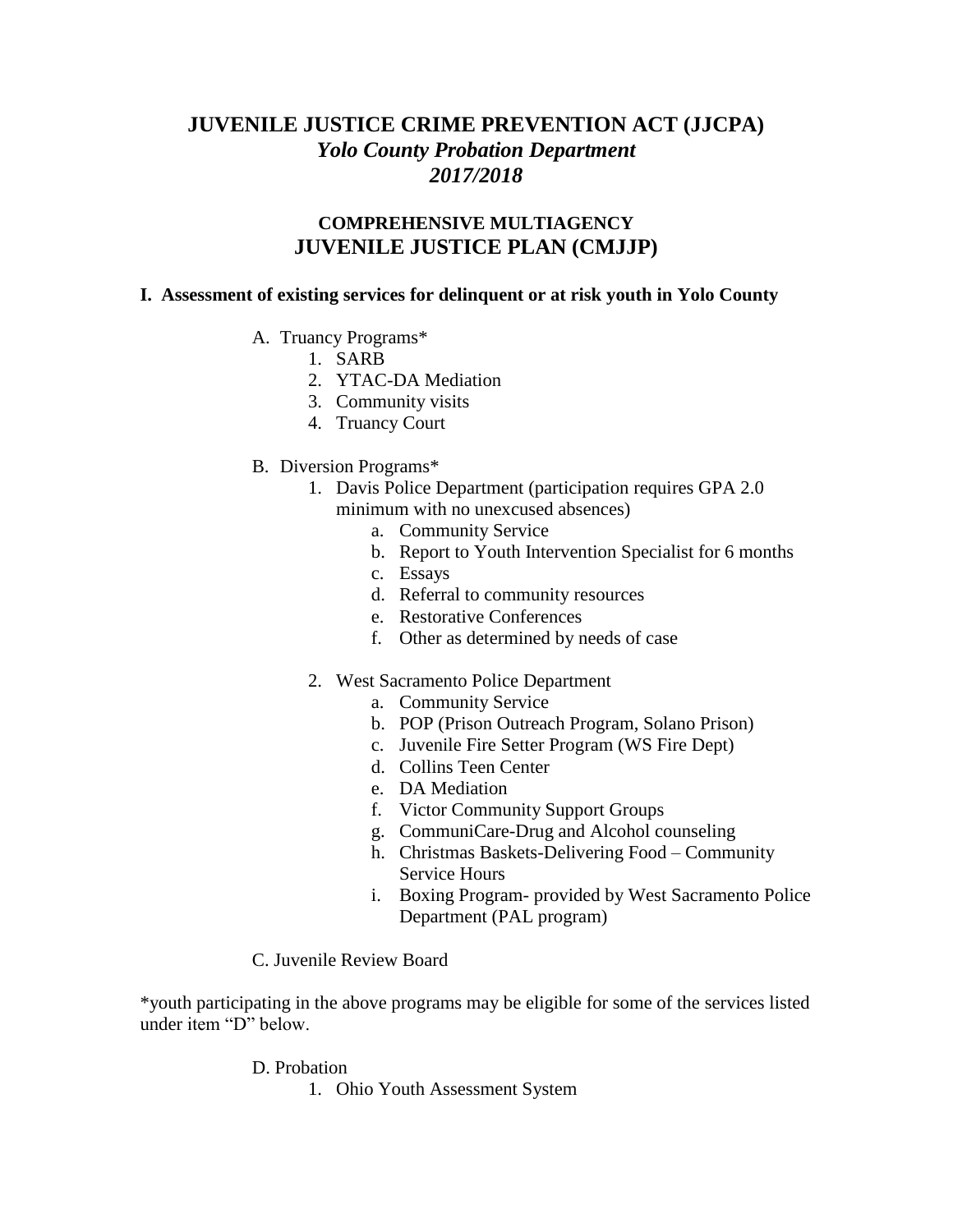- 2. Low Risk
	- a. Referral to community resources
	- b. Restitution
	- c. Informal Community Supervision when appropriate
- 3. Moderate to High Risk
	- a. Full criminogenic needs assessment OYAS
	- b. Caseplanning based on criminogenic needs
	- c. Juvenile Case Management
	- d. Tutoring program
	- e. Parenting Program
	- f. Specialized Caseloads
		- i. Alternative Detention Supervision (contracts, GPS)
		- ii. Juvenile Case Management-Spanish as first language
	- iii. MIOCR- Mentally Ill Offender Crime Reduction
	- iv. YCCP- Yolo County Conservation Program
	- v. Dual Status youth Partnered with HHSA
	- vi. EPICS model (training upcoming)
	- vii. Motivational Interviewing (training upcoming)
	- g. Other Community Based Programs/Services
		- i. Functional Family Therapy (FFT)
		- ii. Trauma Focused Cognitive Behavioral Therapy (TF-CBT)
	- iii. Group and individual SUD counseling
	- iv. Individual Therapy (mild-moderate for Primary Care patients of CommuniCare)
	- v. Specialty Mental Health Therapeutic Services (SED) for county-involved youth
	- vi. Child psychiatry for mild-moderate (Primary Care patients) and SED (county)
	- vii. SB163 Wraparound Services
	- viii. Empower Yolo services for CSEC youth
	- ix. Multi-Disciplinary Team weekly for CSEC youth
	- x. Child Welfare Services Mental Health Team \* Team of 4 who provides outpatient mental health services. Utilize for CWS cases, which included dual status.
	- f. Vocational/Educational/Leadership opportunity programs (not all youth meet eligibility criteria for each program)
		- i. Youth Employment Workshop (probation youth specific) through HHSA
		- ii. WIA
		- iii. One Stop Career Shop (HHSA)
		- iv. Cal Works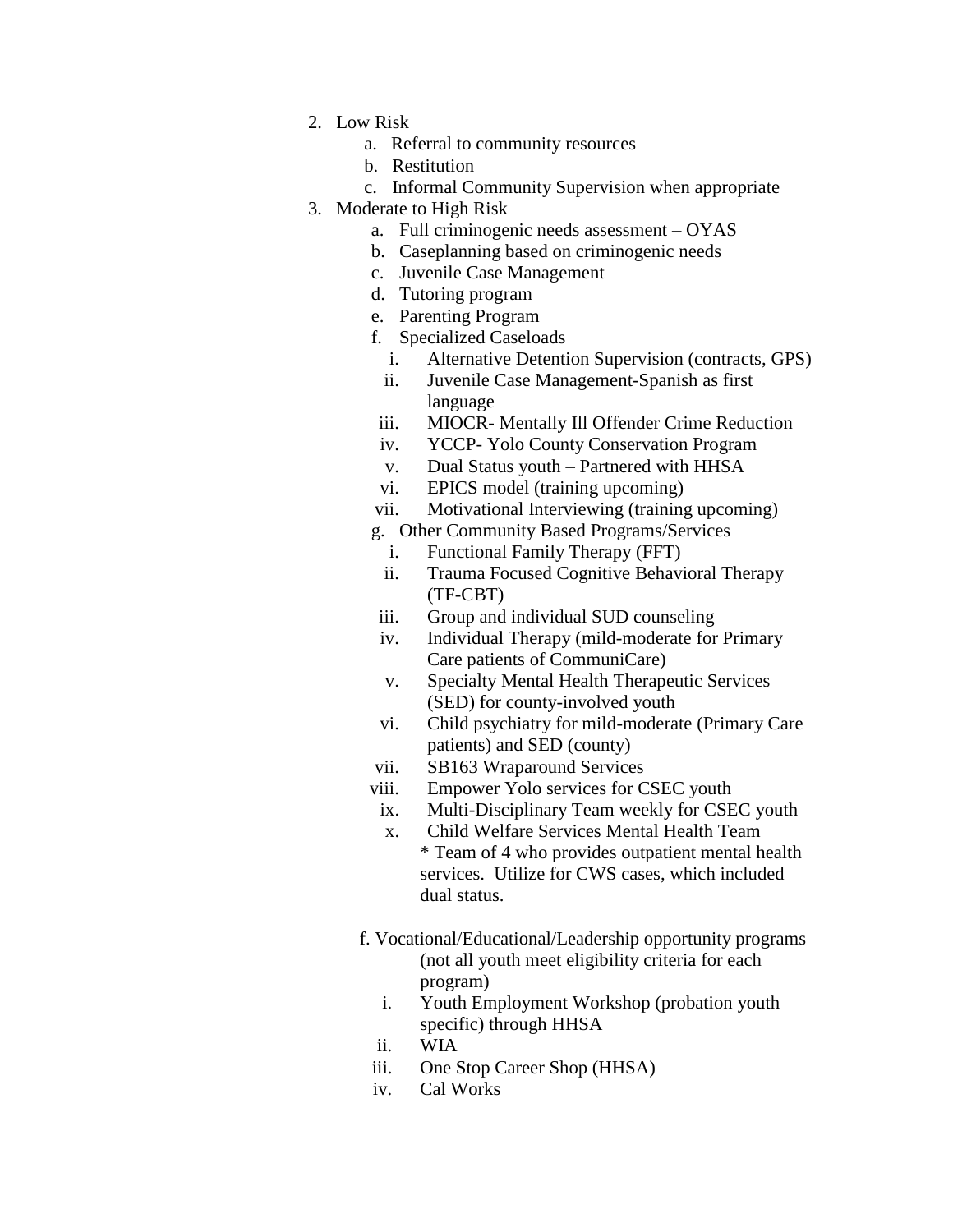- v. Job Corp
- vi. RISE (for rural communities, can include counseling)
- vii. Northern Ca Construction and Training (NCCT)
- viii. Legal Services of Northern Ca
- ix. Woodland Youth Council
- x. TANA Art Center- potential for summer
- xi. Friday Night Live -specific to targeted school districts)

#### g. Placement

- i. Foster Care/RFA (Resource Family Approval)
- ii. Group Home

#### h. Transition/Re-entry Planning

- i. Community based supervision
- ii. SB163 Wraparound
- iii. ILP services
- iv. Foster Youth Services
- v. Transitional Age Youth (TAY)
- vi. AB12

#### i. Juvenile Detention Facility

- i. Education:
	- Dan Jacobs school
	- Resource Specialist Program
	- Bi-lingual para-educator
	- GED coordinator
	- Tutoring for youth
- ii. Volunteer Program
	- -AA/NA
	- Yolo Interfaith Immigration Network
	- Youth Empowerment Program
	- Mediation Groups

#### Yoga

- iii. Substance Abuse Treatment (Phoenix House)
	- Seeking Safety
	- Cognitive Behavior Interventions for Substance Abuse (CBI-SA)
- iv. Planned Parenthood
- v. Empower Yolo
	- Child Abuse Treatment Program
	- Prevention Education
	- Advocacy services for CSEC youth
- vi. Mentoring
- vii. CommuniCare Health Centers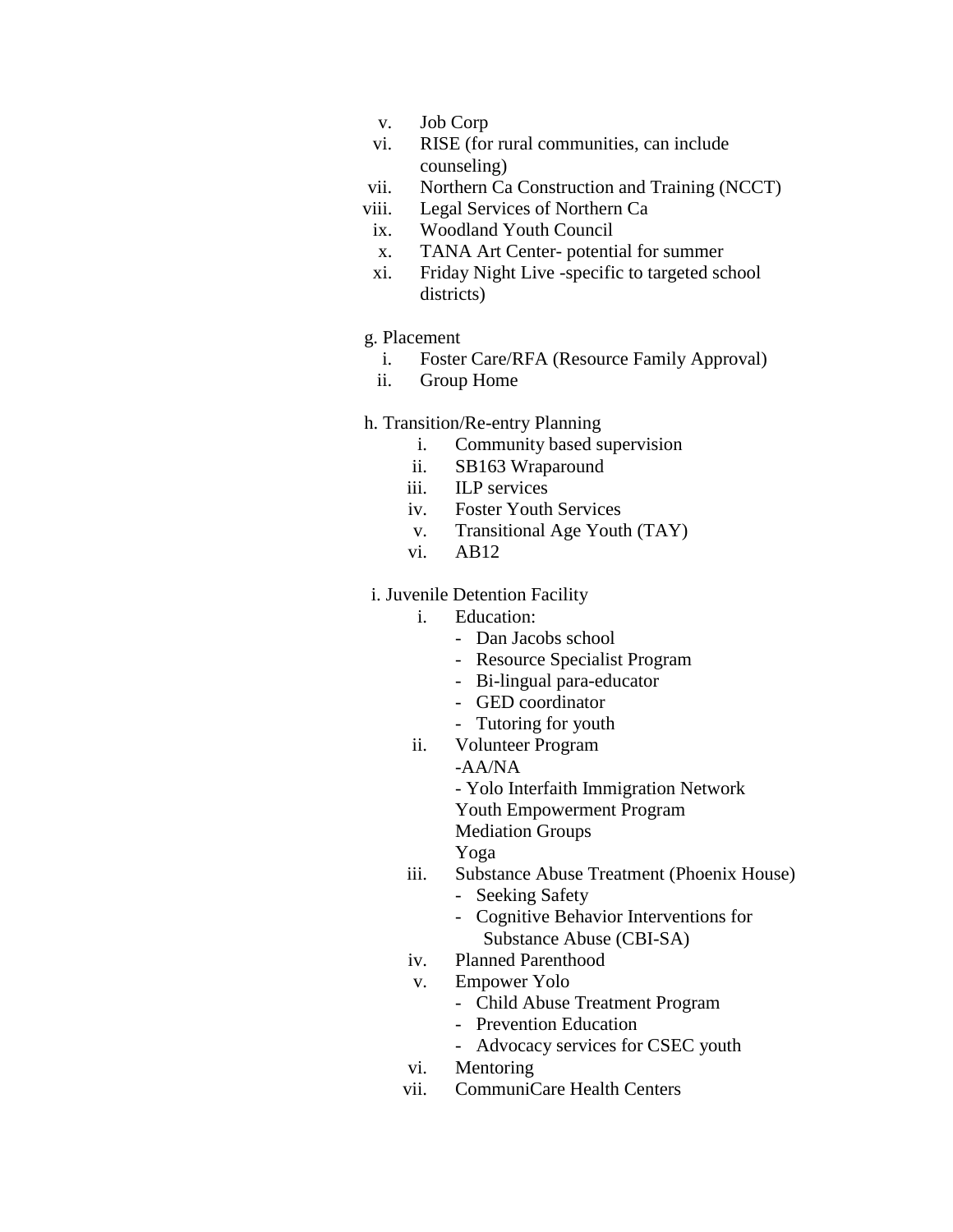- Behavioral Health Services
- Substance abuse treatment
- Health education and support
- Discharge planning
- viii. Victory Youth Treatment -Weekly meetings with youth to discuss: preventing anger outbursts; anxiety and depression; independent living skills; drug and alcohol education; personal power and cognitive life skills.
- ix. Yolo Arts Program
- x. Parenting Program
- xi. The Beat Within
- xii. Recreation Activities & Socialization

# **II. Priority Areas in the community that face significant public safety risk as a result of juvenile crime**

- A. Woodland
- B. West Sacramento
- C. Davis

# **III. Identified Service Gaps and Strategies**

|    | <b>Service Gap</b>                           | <b>Strategy to Fill Gap</b>                                                                                                                                                                                                                                                                                                                   | <b>Funding Source</b>                                                                              |
|----|----------------------------------------------|-----------------------------------------------------------------------------------------------------------------------------------------------------------------------------------------------------------------------------------------------------------------------------------------------------------------------------------------------|----------------------------------------------------------------------------------------------------|
| 1. | Early mental health<br>intervention services | Develop mechanism for all juvenile justice-<br>involved youth to access mental health<br>services                                                                                                                                                                                                                                             | Potential: YOBG,<br>STOP, WRAP<br>Reinvestment.<br><b>Existing Resources</b><br>and additional TBD |
| 2. | Gaps in a system of<br>trauma informed care  | Continue to train targeted audiences in<br>trauma informed care; seek to adopt and<br>implement a universal trauma screening tool<br>across systems (delinquent and dependent);<br>policy adaptation among partners; broaden<br>array of service delivery; improve<br>information sharing via MOU development<br>or data repository or other. | Existing Resources,<br>PYJ, Wrap<br><b>Reinvestment Funds</b>                                      |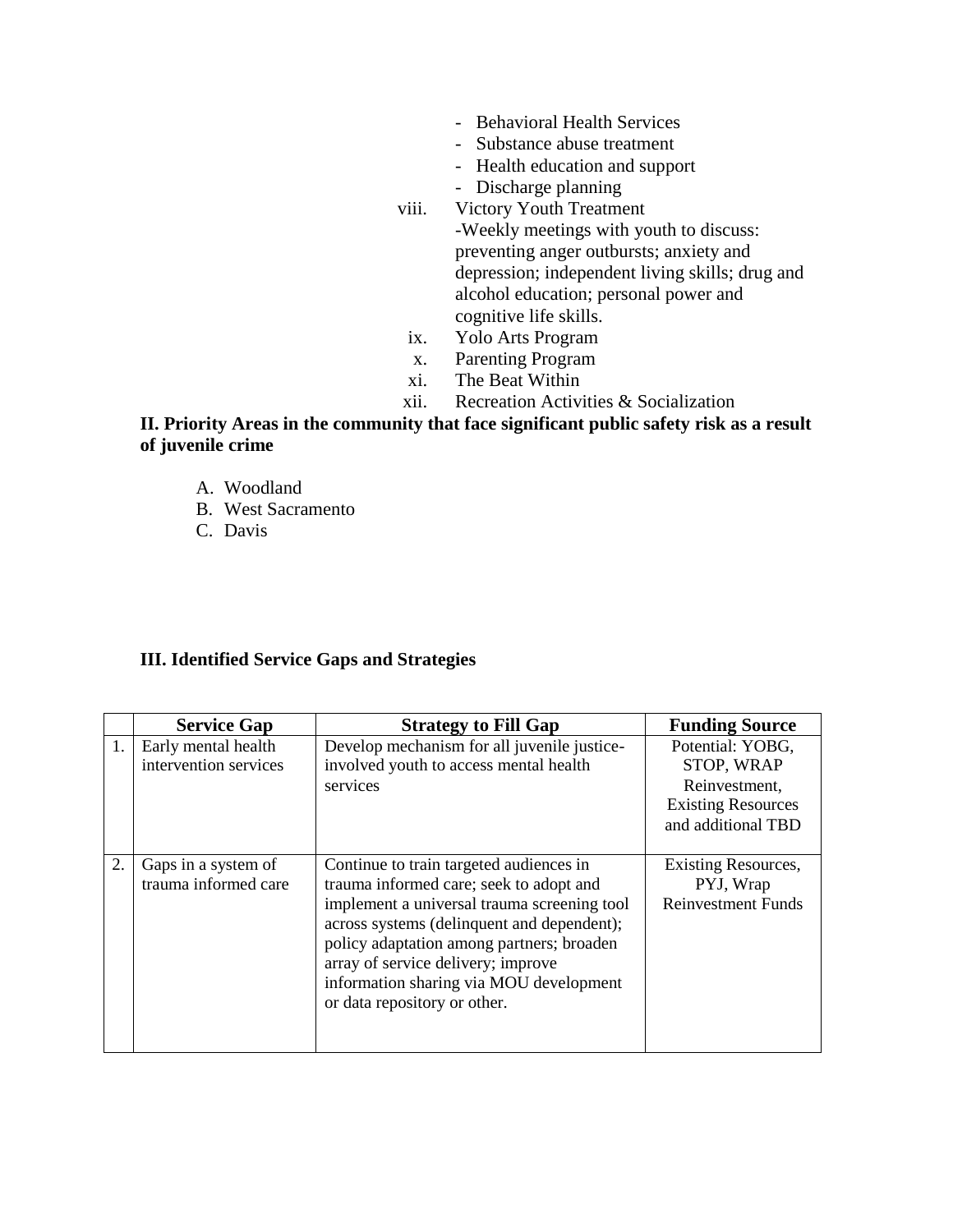| 3. | Lack of mentoring<br>programs for juvenile<br>justice youth                                                                               | Explore grant opportunities; Identification,<br>coordination and use of: natural supports,<br>community coaches, CASA, and Public<br>Defender social work intern program; PAL<br>program and mentoring being explored<br>through YGRIP | Existing Resources,<br>and TBD; YGRIP;<br><b>ARC</b> (Anti Recidivism<br>Coalition); Big<br>Brothers/Big Sisters |
|----|-------------------------------------------------------------------------------------------------------------------------------------------|----------------------------------------------------------------------------------------------------------------------------------------------------------------------------------------------------------------------------------------|------------------------------------------------------------------------------------------------------------------|
| 4. | Lack of Pro-social and<br>vocational activity<br>opportunities for youth<br>and families; including<br>lack of sports and teen<br>centers | Community networking; grant opportunities<br>such as PYJI                                                                                                                                                                              | Potential: Existing<br>resources<br>(community), other<br><b>TRD</b>                                             |
| 5. | Child Family Team<br>Meeting                                                                                                              | Collaborate with HHSA to implement for<br>youth in probation. Some officers have been<br>trained for placement cases, however train<br>more staff.                                                                                     | TBD; STC Training<br>funds                                                                                       |
| 6. | Services for Placement<br>Youth                                                                                                           | Family Finding, use of RFA placements,<br>NREFM placements, and utilization of ILP<br>services                                                                                                                                         | Existing resources;<br>partner with HHSA                                                                         |

#### **IV. Programs to be funded by JJCPA (\*JJCPA requires funded programs to be modeled on evidence-based strategies that**

# **have proven effective in curbing juvenile delinquency)**

# A. Juvenile Case Management

Funding will be used to fund four staff in the Probation Officer classification and one probation aide. The target population to be served remains unchanged: higher risk probation youth as determined by a risk/needs assessment tool. Research has shown that focusing on the higher-risk offenders has the most impact on recidivism (Andrews and Dowden 2006). Criminal justice research has shown that combining probation monitoring with effective treatment will yield the greatest recidivism reduction. By adhering to principles of risk-need-responsivity with offenders, research shows counties can create plans and allocate appropriate funding to create quality programming across a number of areas which result in better outcomes (4 Bonta, J., & Andrews, D. A. (2007). Risk-Need-Responsivity Model for Offender Assessment and Rehabilitation. Rehabilitation, 06. 5 Crites, E. L., & Taxman, F. S. (2013). The Responsivity Principle: Determining the Appropriate Program and Dosage to Match Risk and Needs. In Simulation Strategies to Reduce Recidivism (pp.143-166). Springer New York.

The Probation Officers will employ evidence based principles by: assessing actuarial risk/need, utilizing Motivational Interviewing to enhance intrinsic motivation, and